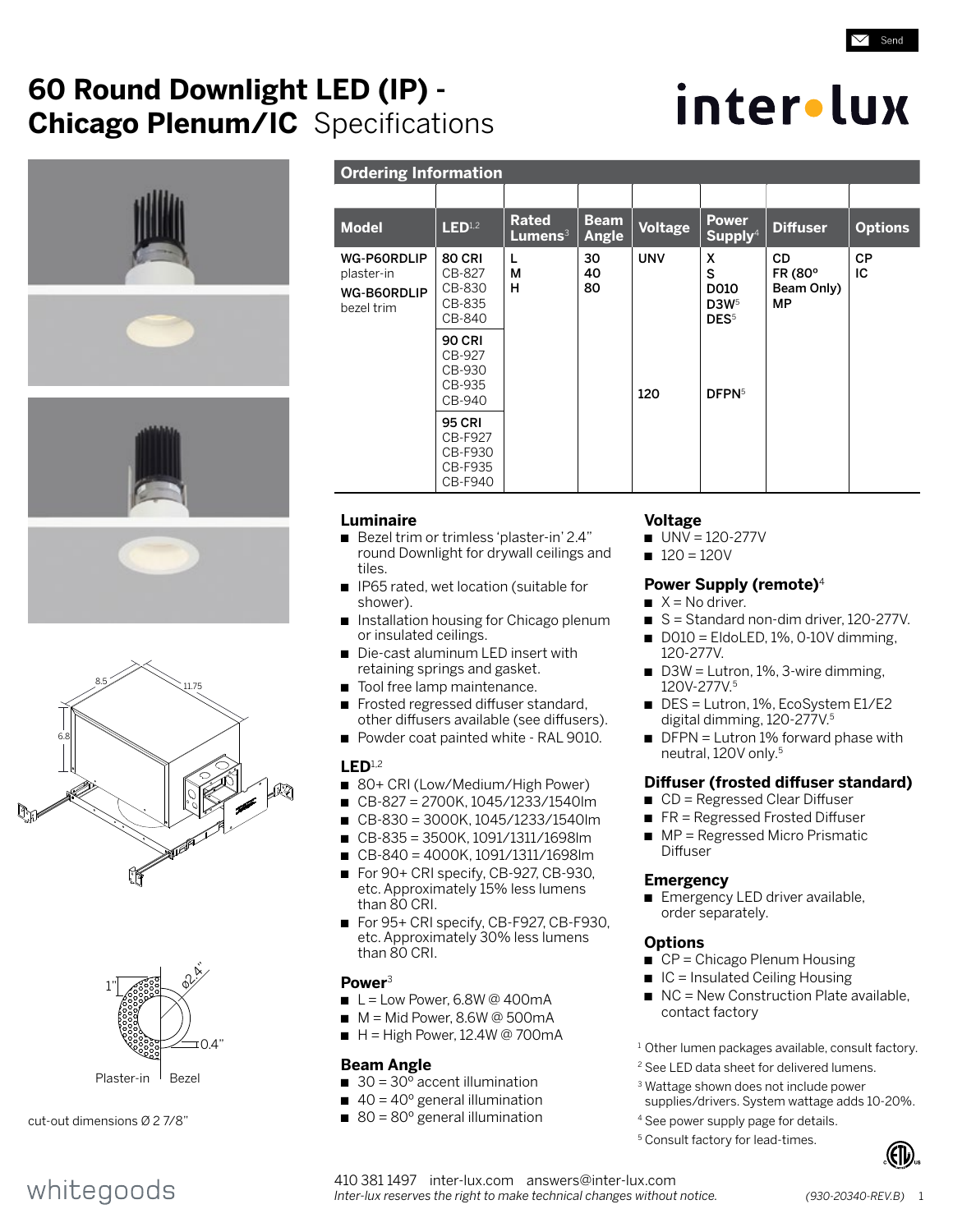## **60 Round Downlight LED (IP) - Chicago Plenum/IC** Dimensions

# inter.lux



*See power supply page for details.*



## whitegoods